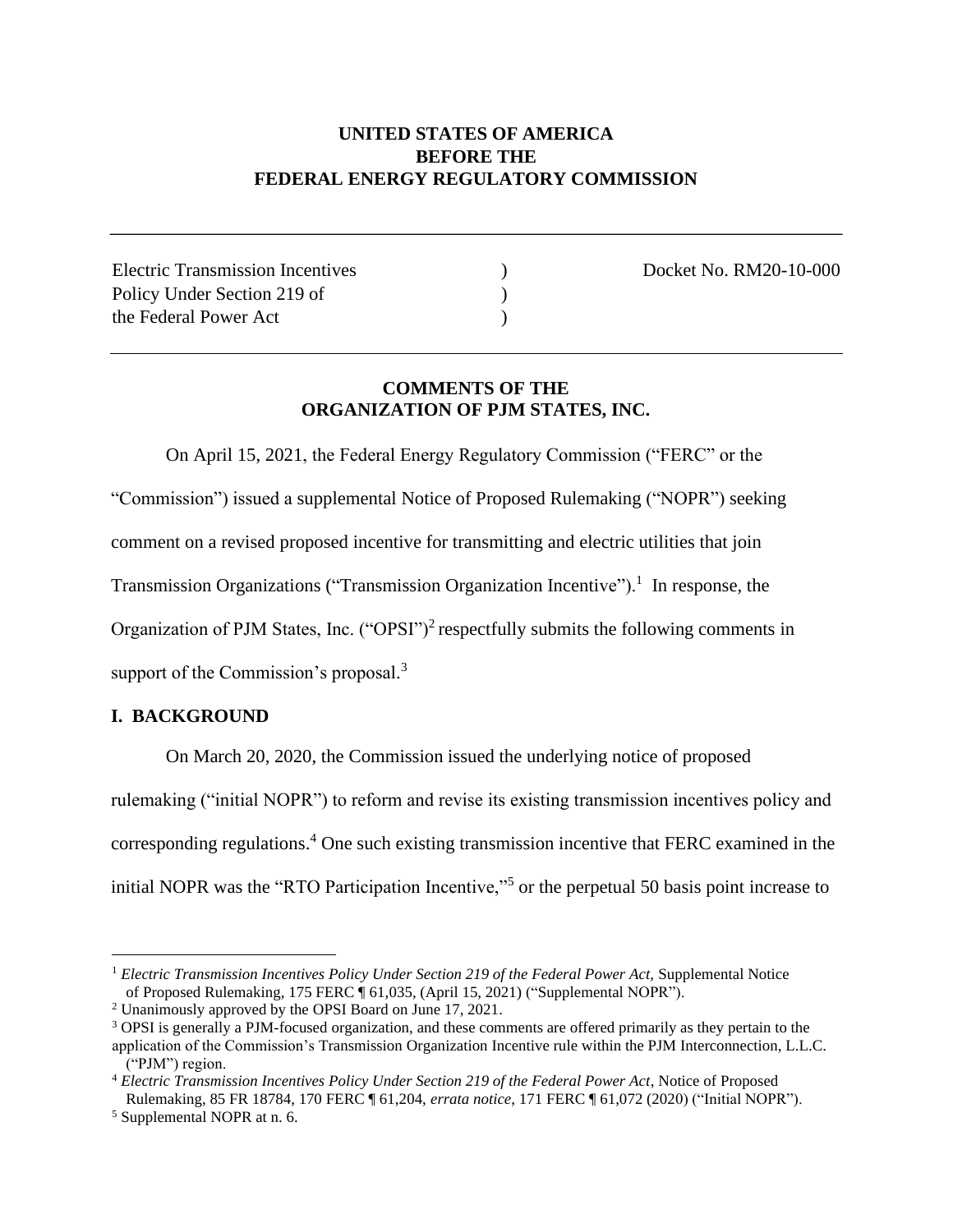transmission rate base return on equity ("ROE") that the Commission regularly grants to transmitting utilities or electric utilities that join a Commission-approved Transmission Organization ("RTO" or "ISO"). That existing transmission incentive is the sole subject of the supplemental NOPR.<sup>6</sup>

Section 219 of the Federal Power Act ("FPA"), requires that the Commission, "to the extent within its jurisdiction, provide for incentives to each transmitting utility or electric utility that joins a Transmission Organization."<sup>7</sup> Section 219 also requires any such rate of incentive to be "just and reasonable and not unduly discriminatory or preferential."<sup>8</sup> The statute further specifies that the transmission incentives must be "for the purpose of benefiting customers by ensuring reliability and reducing the cost of delivered power by reducing transmission congestion."<sup>9</sup> This is not how the transmission incentive is presently being applied and should be corrected by the Commission.

The Commission has abandoned its initial NOPR proposal to increase the RTO Participation Incentive from 50 basis points to 100 basis points. The Commission now proposes a revised Transmission Organization Incentive to remain<sup>10</sup> as a 50 basis point ROE adder granted to companies who join an RTO for the first time, but to expire three years after the company joins the RTO.<sup>11</sup> The Commission's proposed three-year term of the Transmission Organization

<sup>6</sup> *Id*. at P 1.

 $716$  U.S.C. § 824s(c).

<sup>8</sup> *Id*. § 824s(d).

<sup>9</sup> *Id*. § 824s(a).

 $10$  Supplemental NOPR at P 15 (proposing to codify an amount for this incentive for the first time, at 50 basis points; previously, entities joining an RTO uniformly sought this amount, "which the Commission has granted without modification." (citation omitted)).

<sup>&</sup>lt;sup>11</sup> *Id.* at P 9 ("This three-year period would begin on the date the transmitting utility turns over operational control of its transmission facilities to the Transmission Organization. We propose that this incentive would not be available if the transmitting utility has previously been a member of a Transmission Organization").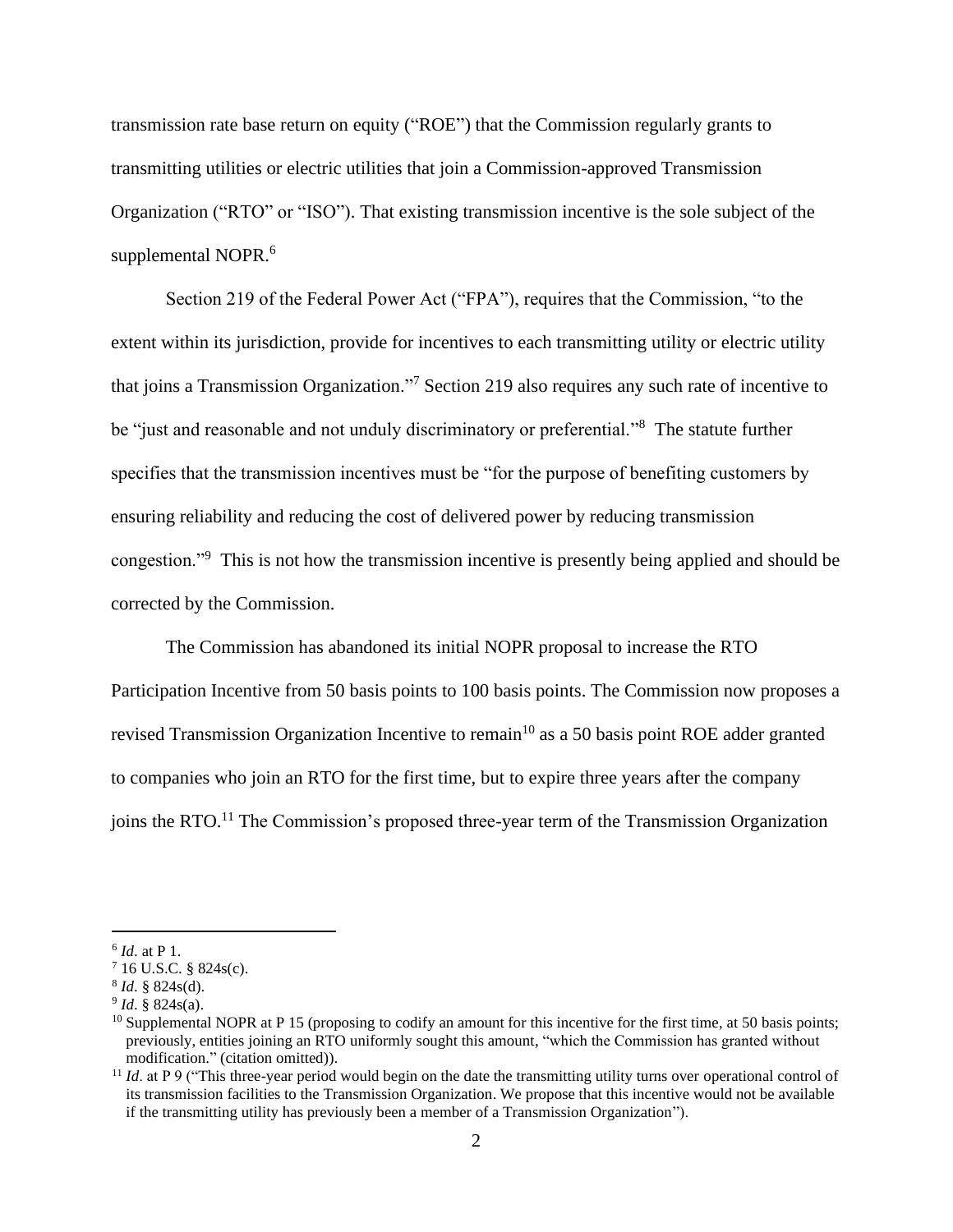Incentive would apply to all entities regardless of when they join or joined an RTO for the first time.<sup>12</sup>

In Comments submitted in the initial NOPR, OPSI "oppose[d] the Commission's proposal to increase the RTO-Participation Incentive to 100 basis points . . . and encourage[d] a restructuring of this transmission incentive."<sup>13</sup> Consistent with its recommendation in those initial NOPR comments, OPSI supports removing the 50 basis points ROE adder.

#### **II. COMMENTS**

### **A. OPSI SUPPORTS THE COMMISSION'S TRANSMISSION ORGANIZATION INCENTIVE PROPOSAL WITH CLARIFICATION**

The Commission is correct to seek to impose an expiration date upon the 50 basis points adder incentive that has been awarded to transmission owners for joining an RTO or ISO. The incentive in perpetuity goes beyond the requirements of Section 219 and thereby imposes unnecessary and unjustified costs upon ratepayers. For this reason, and because current industry circumstances and factors such as risks, responsibilities, and benefits to utilities from participating in an RTO or ISO do not reasonably call for it, the Commission is similarly correct to withdraw its proposal to increase the amount of this ROE adder incentive.

Section 219 of the FPA requires the Commission to provide an incentive to each utility that "joins" a Transmission Organization.<sup>14</sup> The Commission believes "that providing the Transmission Organization incentive indefinitely may not be necessary to incentivize a

 $12$  *Id.* at P 11 (proposing "that each utility that has previously received an ROE incentive for joining and remaining in a Transmission Organization for three or more years must, within 30 days of the effective date of the final rule, submit a compliance filing removing the incentive from its transmission tariff or, if the transmitting utility joined an Transmission Organization in the previous three years, adding language to its transmission tariff to terminate its incentive three years from the date it turned over operational control of its transmission facilities.").

<sup>&</sup>lt;sup>13</sup> Comments of the Organization of PJM States, Inc., Docket No. RM20-10-000, at 28 (July 1, 2020) ("OPSI Initial NOPR Comments").

 $14$  16 U.S.C. § 824s(c).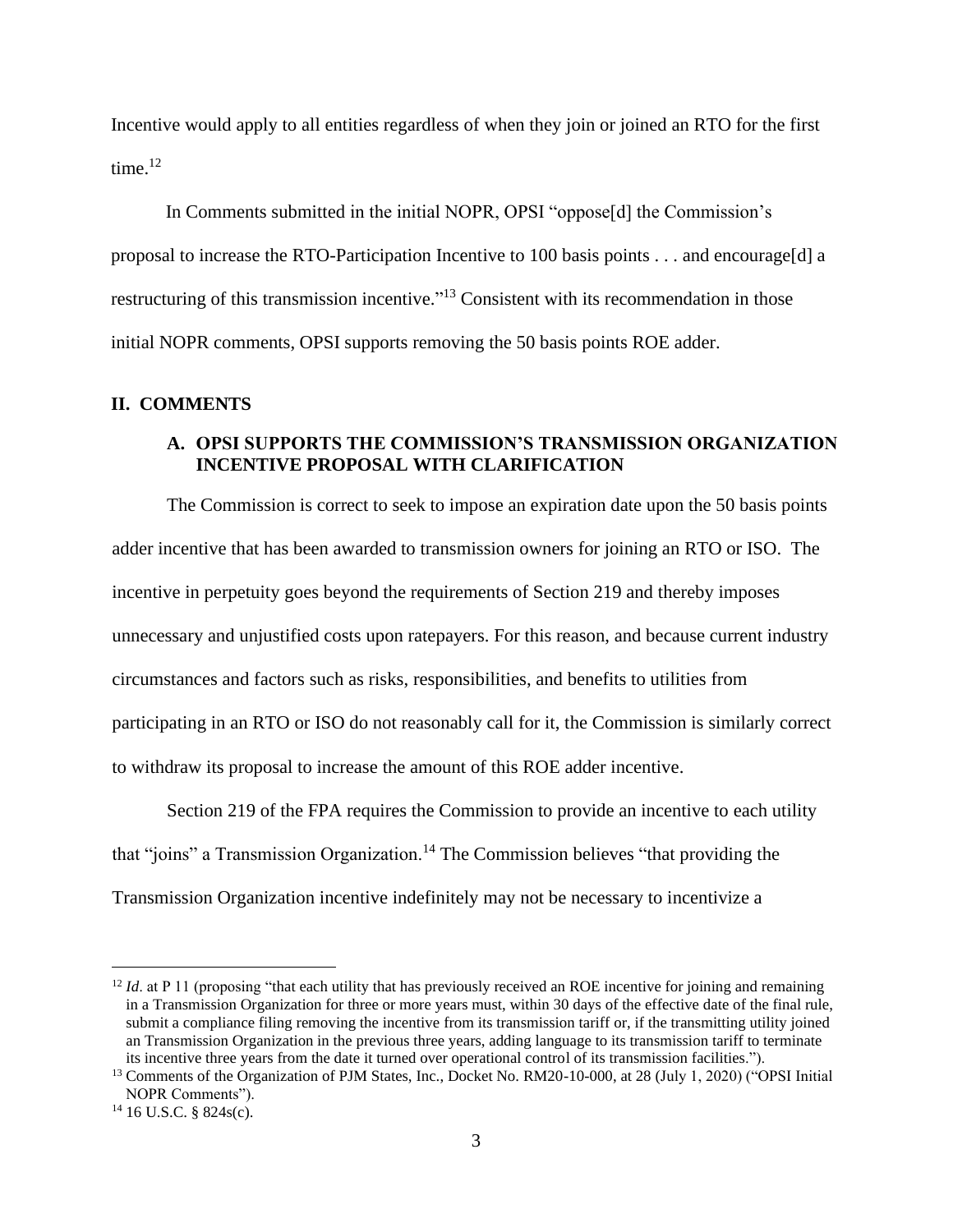transmitting utility to join a Transmission Organization,"<sup>15</sup> and OPSI agrees.<sup>16</sup> The Commission

further believes that, "given the large impact that such an incentive has on ratepayers<sup>21</sup>

[maintaining it indefinitely] may not appropriately balance utility and ratepayer interests,

particularly given the substantial benefits of Transmission Organization membership to

participating utilities."<sup>17</sup>

Again, OPSI agrees, and argued similarly in its initial NOPR comments:

Congress linked this incentive to those established for the purpose of benefiting consumers and further required just and reasonable rates. Without ensuring the consumer benefits that FPA Section 219 requires, OPSI fears the RTO-Participation Incentive will, more often than not, simply amount to a net charge to consumers and a reward to utilities.

… [T]he relevant circumstances have changed drastically since the inception of this incentive in 2006. The intent of this RTO-Participation Incentive adder was to compensate for the unknown factors associated with joining a new transmission entity. Since then the benefits of RTO participation are well documented, including but not limited to the Commission's Order No. 2000, which identified such examples as improved congestion management, more accurate assessments of Available Transmission Capability, more effective management of parallel path flows, and reduced transaction costs. The regulatory environment has likewise changed in many ways to the benefit of transmission investment and development . . . .

After more than 15 years of experience with RTOs, the resulting benefits RTO participation provides to utility members are now better understood. Additionally, over the years, FERC has provided regulatory mechanisms such as formula rates, abandoned plant recovery and construction work in progress recovery, all of which reduce transmission owners' risk and the need for this [RTO-Participation] incentive adder.<sup>18</sup>

<sup>15</sup> Supplemental NOPR at P 8.

<sup>&</sup>lt;sup>16</sup> OPSI Initial NOPR Comments at 26 (stating that the RTO Participation Incentive "through its perpetuity encourages utilities to both join and remain in an RTO/ISO" and "goes beyond what is required by FPA Section 219(c)") (emphasis in original) (citation omitted).

<sup>&</sup>lt;sup>17</sup> Supplemental NOPR at P 8 (n. 21: "Commenters assert that the cost to ratepayers is around \$400 million per year. *See* TAPS Comments, Docket No. PL19-3-000, at 97 (filed June 26, 2019)"); *see also* Supplemental NOPR at P 14 ("since the issuance of Order No. 679, benefits to transmission owners, including access to more developed organized markets, have increased").

<sup>18</sup> OPSI Initial NOPR Comments at 26-27 (citations omitted).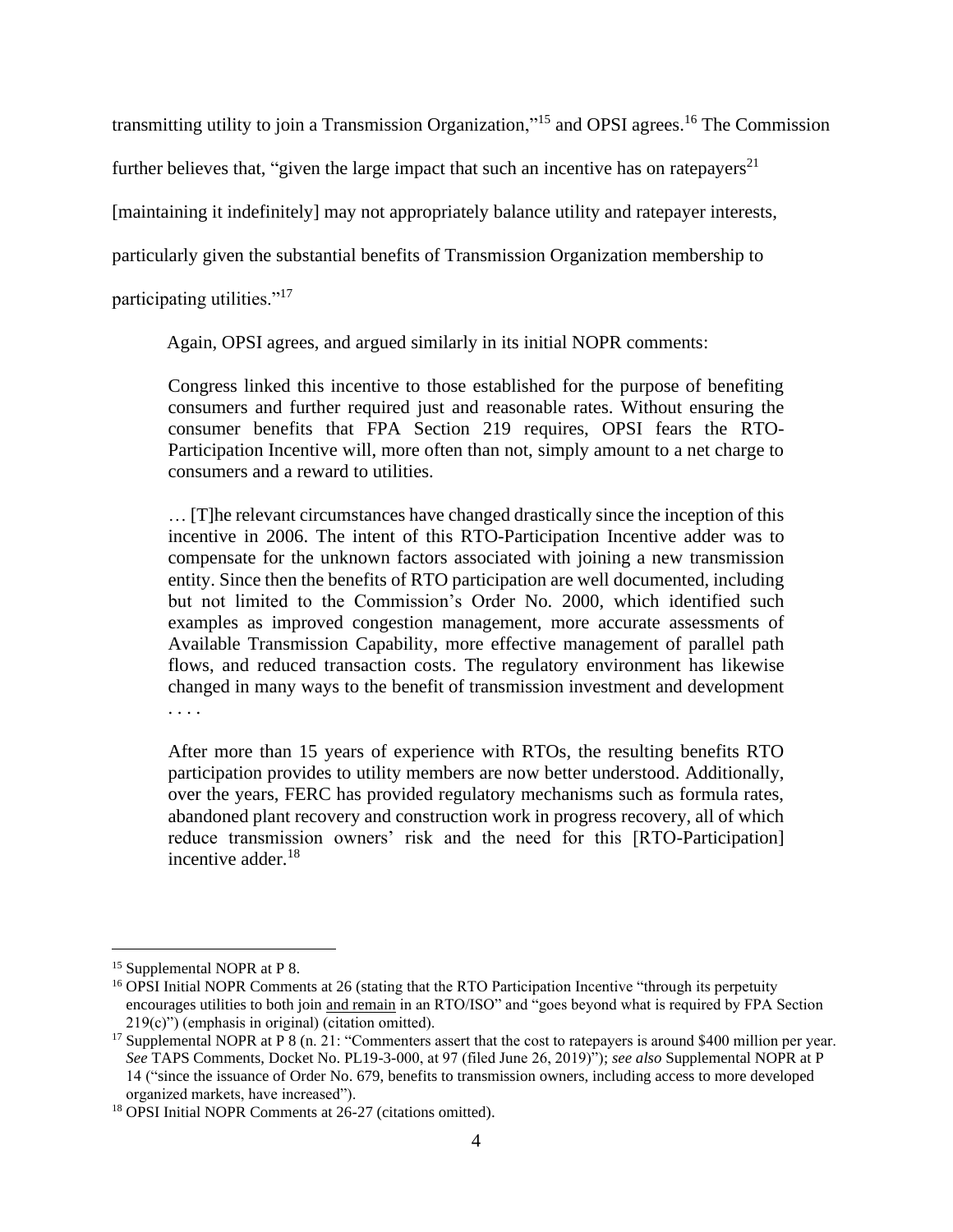Accordingly, this incentive should not be granted in perpetuity and doing so is not just and reasonable.

The Commission also proposed to find that circumstances are such "that 50 basis points, and not 100 basis points, as proposed in the [initial] NOPR, continues to appropriately correspond to the benefits of utilities joining Transmission Organizations." <sup>19</sup> For all the reasons stated above, OPSI agrees with the Commission's proposal not to increase this transmission incentive.

Additionally, as the Commission points out, "the actual amount of this incentive has increased, as the rate base for most transmitting utilities have risen considerably" since the issuance of Order No.  $679<sup>20</sup>$  The Commission believes that, "[g]iven the transmission investments made since Order No. 679, . . . the dollar impact of the Transmission Organization Incentive will continue to increase correspondingly, as will the other benefits accruing to transmission owners joining Transmission Organizations that we describe above."<sup>21</sup> Not only are the above more reasons for the Commission to refuse to increase the amount of this ROE adder incentive, but indicate the adder has been wrongly applied all along. As transmission owners increasingly replace aging infrastructure, they currently earn bonus returns on assets that would have likely been built regardless of RTO membership. Applying the ROE adder incentive to all projects in rate base, including Supplemental Projects,<sup>22</sup> over-incentivizes transmission owners to

<sup>19</sup> Supplemental NOPR at P 14 (citation omitted).

 $^{20}$  *Id*.

<sup>21</sup> *Id*. (citation omitted).

<sup>&</sup>lt;sup>22</sup> PJM Operating Agreement, Section 1, Definitions S-T ("Supplemental Project" shall mean a transmission expansion or enhancement that is not required for compliance with the following PJM criteria: system reliability, operational performance or economic criteria, pursuant to a determination by the Office of the Interconnection and is not a state public policy project pursuant to Operating Agreement, Schedule 6, section 1.5.9(a)(ii). Any system upgrades required to maintain the reliability of the system that are driven by a Supplemental Project are considered part of that Supplemental Project and are the responsibility of the entity sponsoring that Supplemental Project.).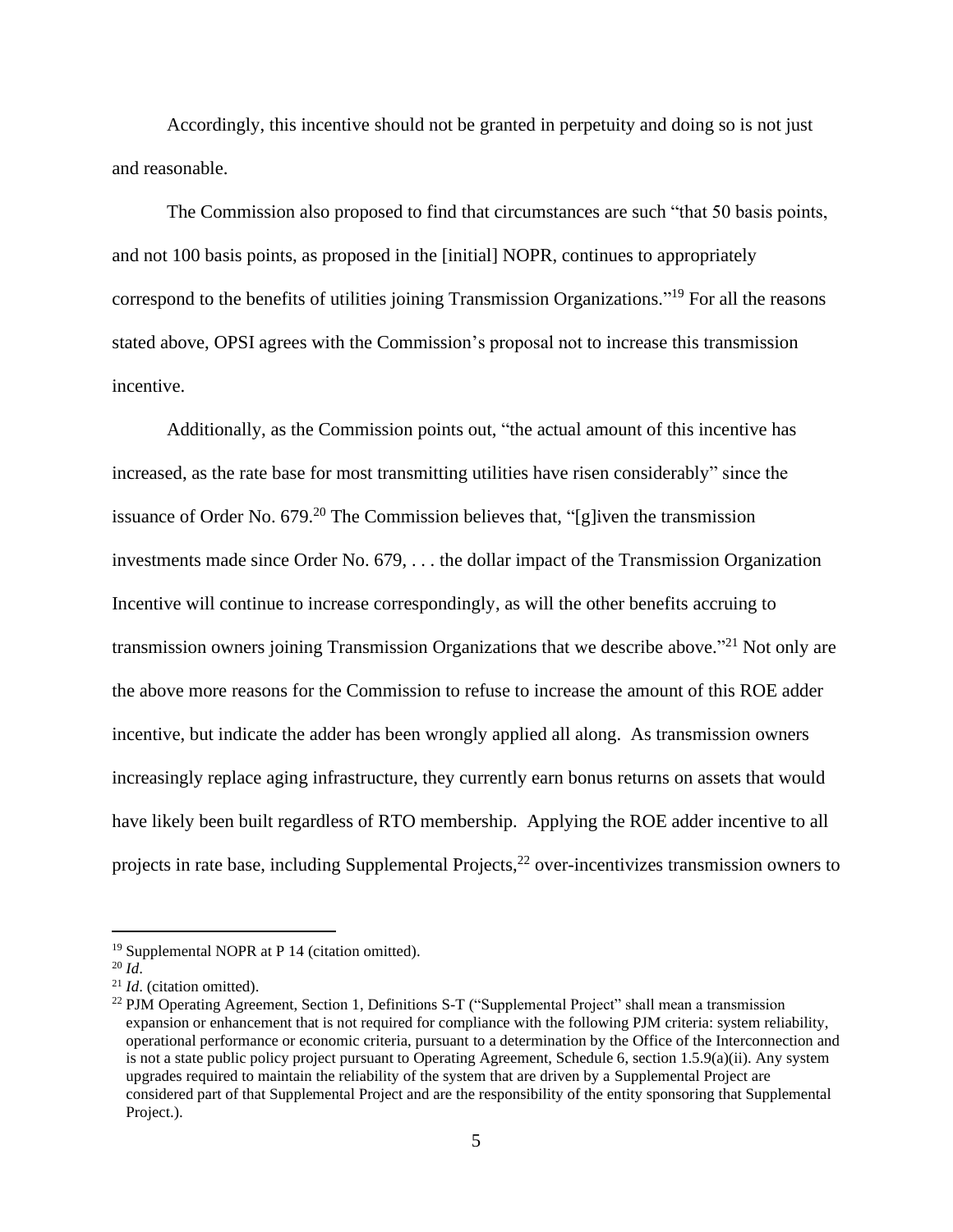rebuild only the grid of the past – without RTO oversight – as opposed to vying for or creating regionally planned projects that provide system-wide benefits which are imperative for the grid of the future. These latter, cooperatively undertaken projects will benefit customers throughout the RTO, and depend on RTO membership and participation for planning and construction, while the former do not. In other words, transmission owners have been, but no longer should be, allowed to apply the RTO participation incentive to projects that do not require RTO participation.

Transmission owners are well-aware of their ability to earn an additional return on transmission, like Supplemental Projects, that includes little-to-no RTO involvement, evidenced by the explosion in Supplemental Project spending in PJM, compared to the relatively anemic amount of baseline investment.<sup>23</sup> Paying transmission owners more money to do something they have an obligation to do without RTO participation is incentivizing transmission owners to focus on Supplemental Projects. The RTO participation adder should have always been about incentivizing transmission owners to invest in projects that could not be planned without RTO participation, or the value of the project is enhanced by RTO participation, such as the application of competition to planning. Today, this would include baseline projects or certain categories of Supplemental Projects, the planning of which a transmission owner could choose to turn over to the RTO. There may be significant value to RTO participation today, but states and consumers deserve all of the value of RTO participation – something they have yet to receive on the issue of transmission. Continuing to pay transmission owners more for something they must do absent RTO participation amounts to nothing more than economic rent.

<sup>&</sup>lt;sup>23</sup> See Figure 1, as delivered by PJM Load Group to the PJM Planning Committee Special Session  $-M-3$  Process Lessons Learned meeting, July 12, 2019 (Item 3 - "M-3 Process Lessons Learned PJM Load Group Perspective").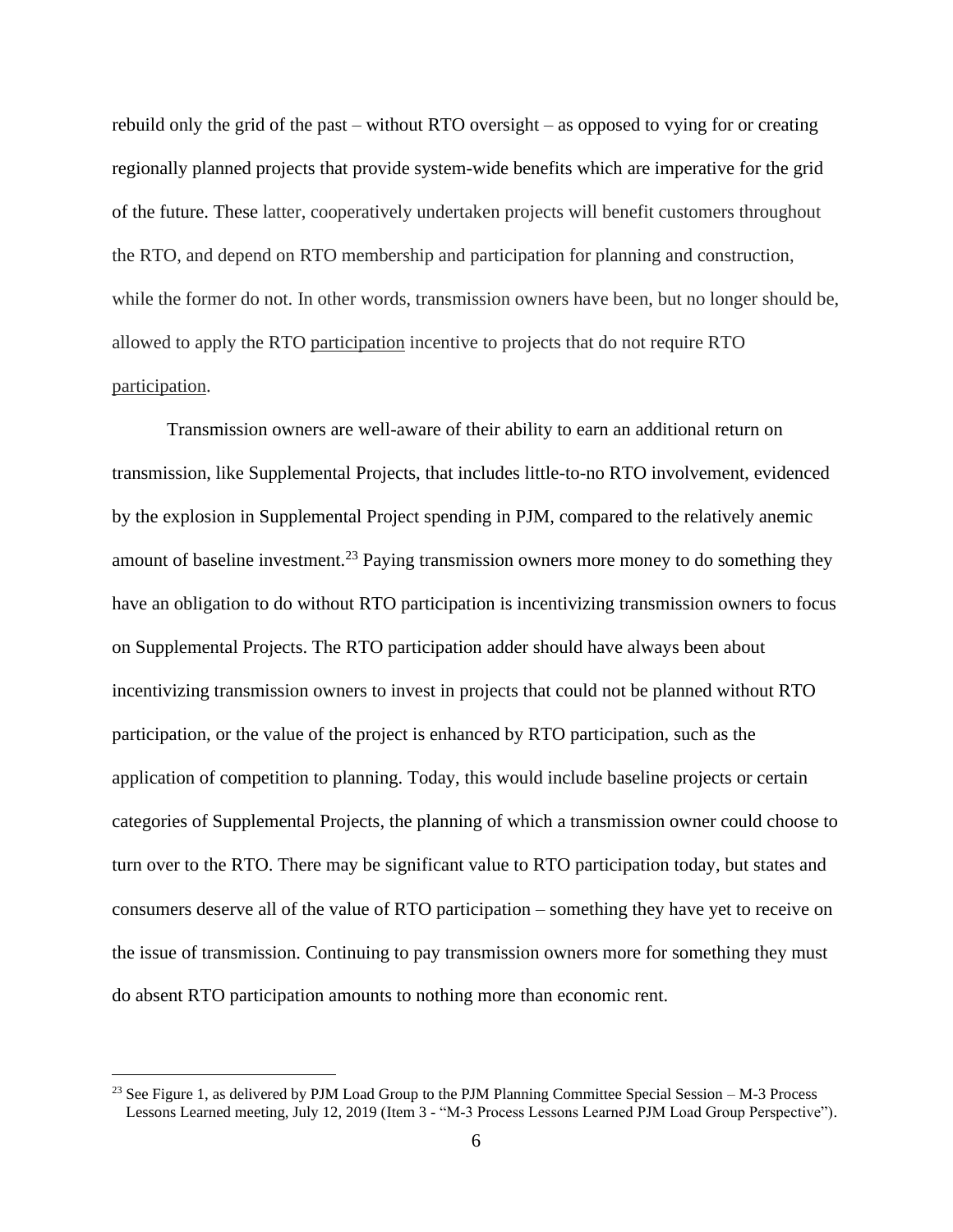

Figure 1 (in millions of dollars):

The Commission seeks comment "on whether three years or another period is the appropriate duration for this incentive"<sup>24</sup> and "on whether 50 basis points is the appropriate level for this incentive,"<sup>25</sup> among other things. However, OPSI wishes not to comment on either of those values other than to support the Commission's proposal to remove this ROE adder incentive and to refrain from increasing the amount of the incentive.

As Commissioner Christie remarked in his concurrence to the supplemental NOPR:

Market power is . . . the ability of a seller to charge and sustain a price above the price it could charge in a competitive market, resulting in an unfair and uneconomic transfer of wealth from captive customers to the monopoly (or near-monopoly).

<sup>24</sup> Supplemental NOPR at P 10.

<sup>25</sup> *Id*. at P 15.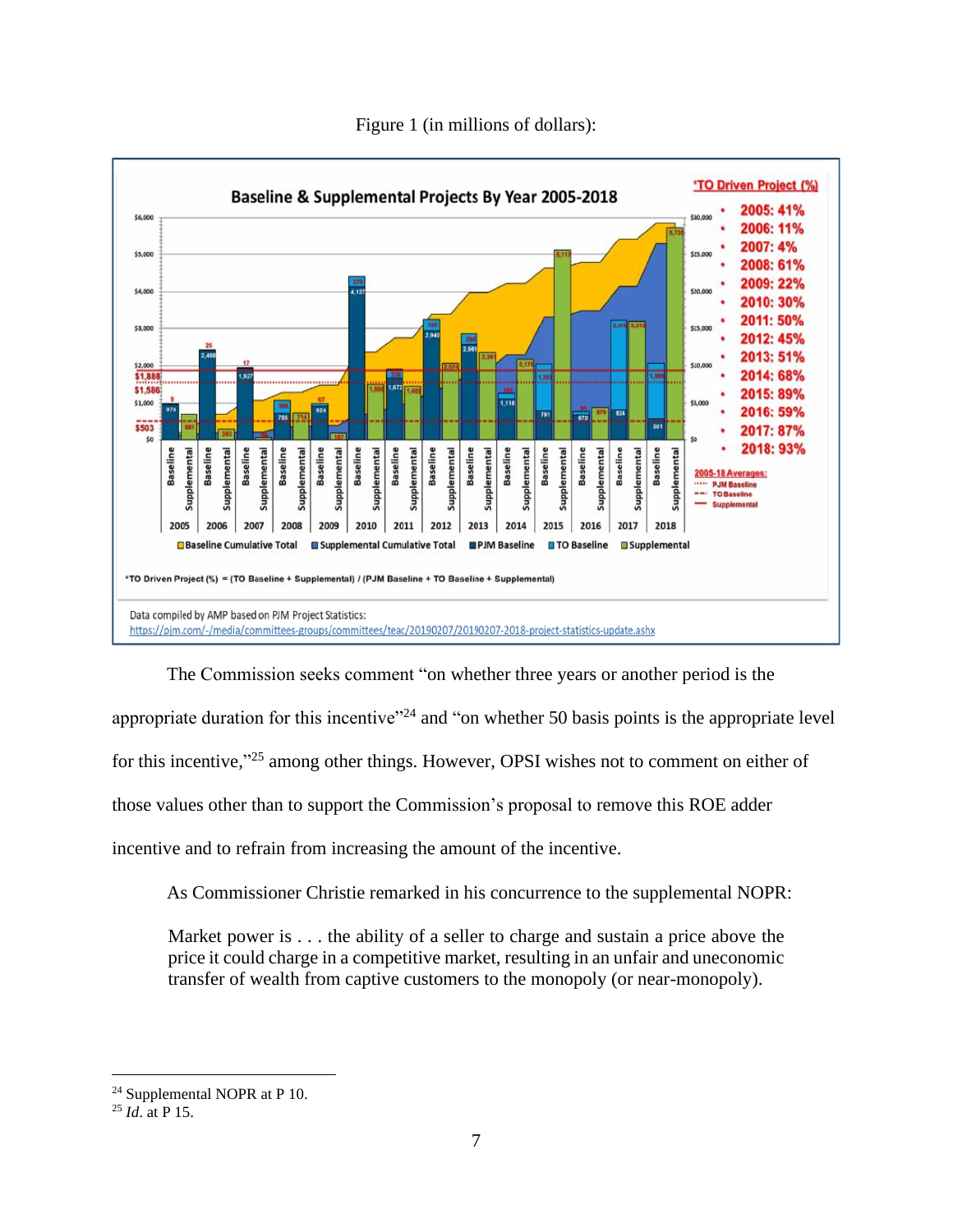…[S]etting the ROE is a fact-intensive inquiry that requires the regulator's best effort at determining the actual market cost of equity capital for investments of similar risk. Once it's set, however, *adding* basis points to the ROE makes the regulator not the *guardian against* market power, but the *facilitator of* it. For by definition, an ROE adder raises the cost of capital *above* the market cost, inflicting on consumers exactly the harm that utility regulation is supposed to prevent. In sum, an ROE adder is a subsidy.

…[A]warding an ROE adder for any length of time as a "reward" for joining an RTO/ISO may be inconsistent with FPA section 219's concurrent mandate that rates must be just and reasonable and not unduly discriminatory or preferential.<sup>26</sup>

Nevertheless, Commissioner Christie went on to opine that the supplemental

NOPR proposal to limit the use of the Transmission Organization Incentive to three years

is "a welcome first move."<sup>27</sup>

OPSI agrees that the supplemental NOPR is a welcome first move and supports

the Commission's proposals, particularly with the clarification that the incentive for

transmission owners that join RTOs only applies to transmission projects identified by

the RTO as baseline projects for reliability or economic efficiency.

#### **IV. CONCLUSION**

For the reasons explained above, OPSI requests that the Commission implement its proposals as stated in the supplemental NOPR to limit transmission incentives, and to apply those incentives only to RTEP baseline projects identified by the RTO as needed for reliability and market efficiency.

<sup>&</sup>lt;sup>26</sup> Commissioner Christie Concurrence to Supplemental NOPR, at PP 6-11 (emphasis in original).

<sup>27</sup> *Id*. at P 12.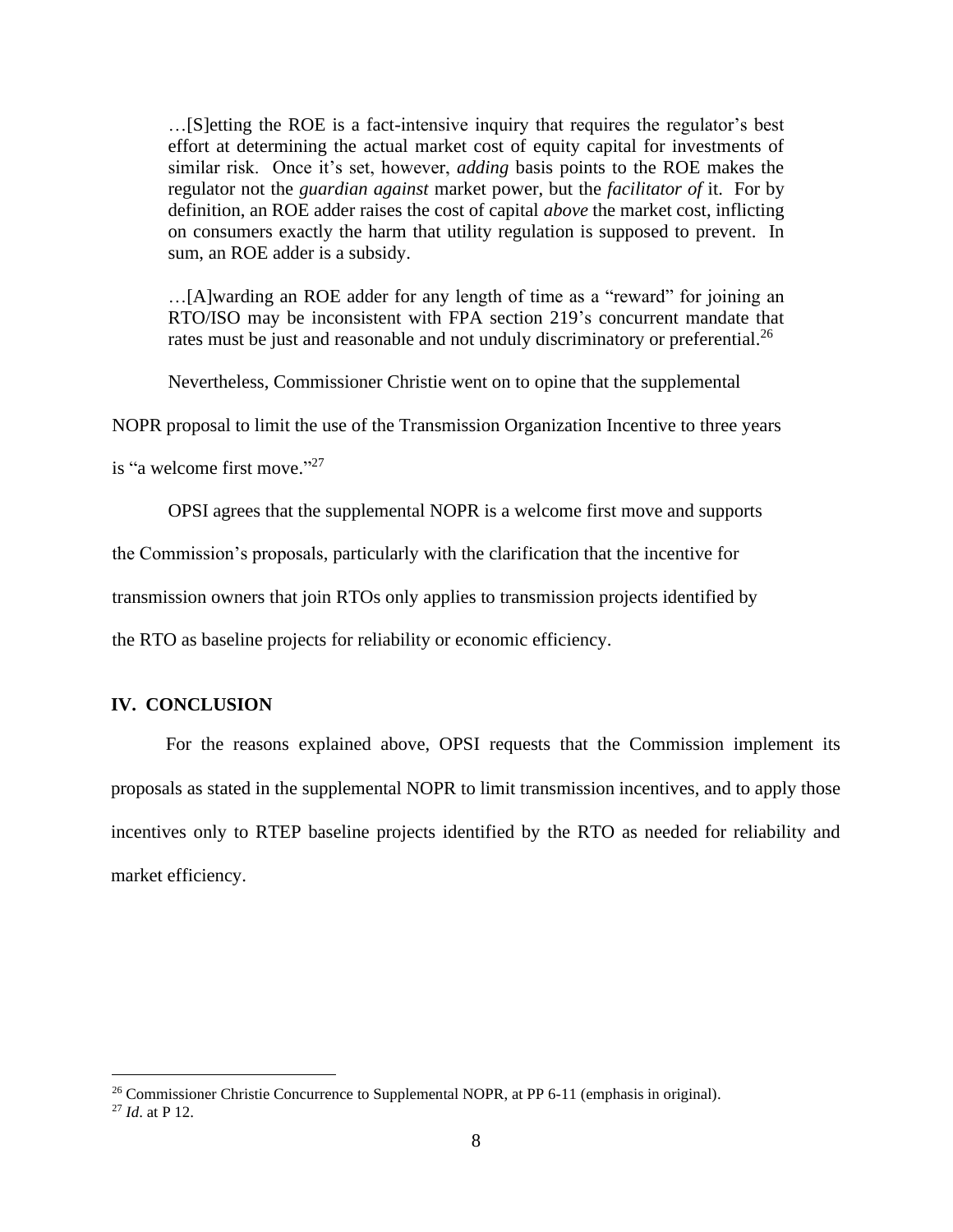Respectfully Submitted,

# */s/ Gregory V. Carmean*

Executive Director

Organization of PJM States, Inc. 700 Barksdale Road, – Suite 1 Newark, DE 19711 Tel 302-266-0914 Email: greg@opsi.us Dated: June 23, 2021